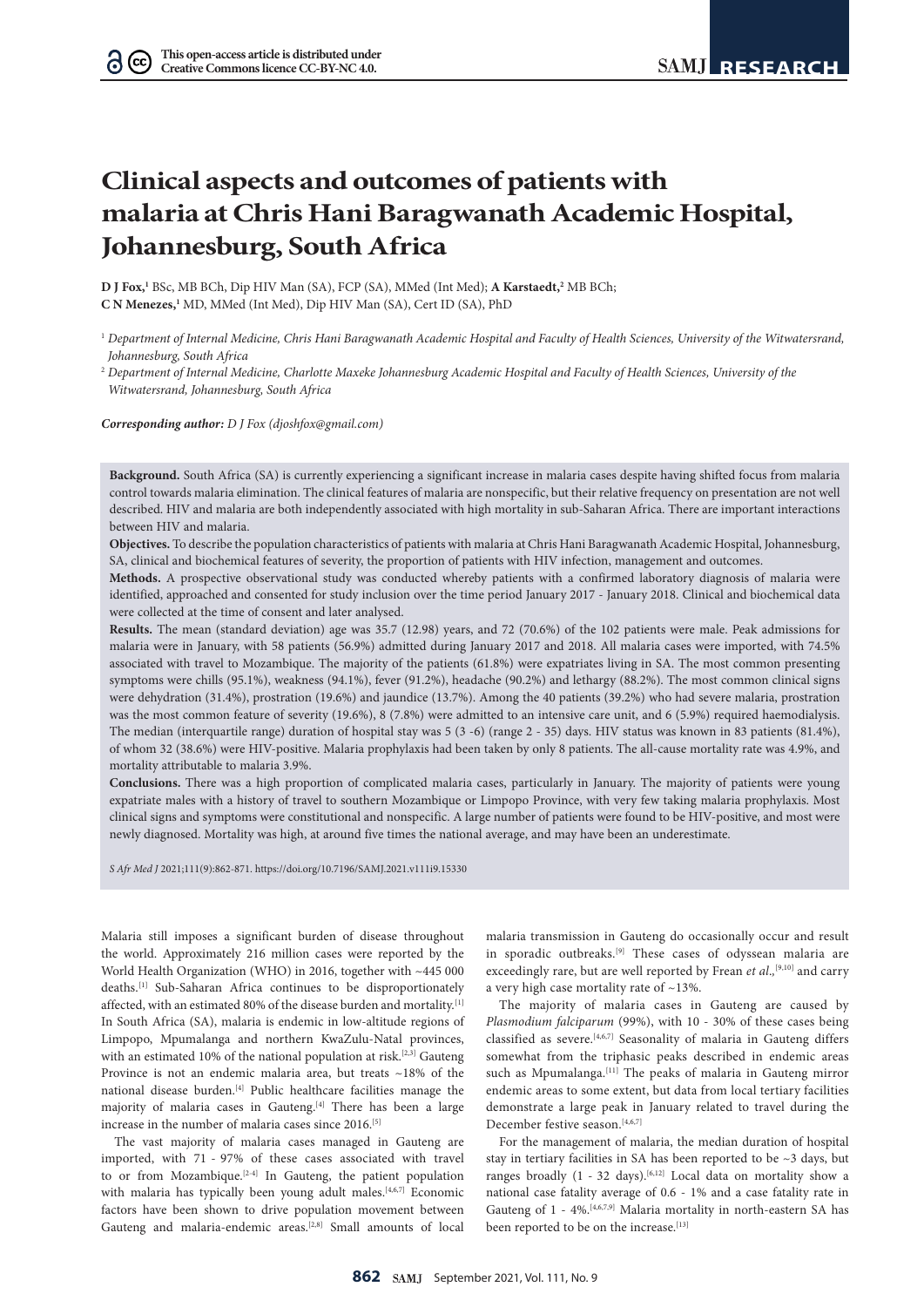Clinical features of acute falciparum malaria are described by the WHO but are nonspecific.<sup>[14]</sup> Acute malaria begins with malaise, which is then followed by headache, myalgias, dizziness, anorexia, abdominal pains, nausea and vomiting, and occasionally diarrhoea, <a>[14]</a> accompanied by fevers, chills and occasionally rigors.<sup>[14]</sup> Physical signs that may be found include pallor, jaundice and splenomegaly.<sup>[14]</sup> Certain signs and symptoms are considered to indicate clinically severe/complicated malaria infection when present, and imply an increased risk of morbidity and mortality and inform on treatment strategies.[14] The features used for defining severe malaria for research purposes are listed in Table 1. The WHO provides a more bedside-friendly severe malaria definition for use in clinical practice, which is essentially the same but without the defining parameters and includes three features not listed in the research definition (convulsions, prostration and hyperlactataemia).[14]

There is a paucity of local and international data on the relative frequency of presenting clinical symptoms and signs of patients with malaria at hospitals in non-endemic regions. Cohen *et al*. [6] found the most common features of severity at Chris Hani Baragwanath Academic Hospital (CHBAH), Johannesburg, SA, to be renal impairment (*n*=23 patients; 6.8%), acidosis (*n*=14; 4.2%) and hepatic dysfunction ( $n=14$ ; 4.2%). In a retrospective study by Francis *et al.*,<sup>[15]</sup> the most common symptoms reported in association with imported malaria cases seen at three hospitals in East London, UK, were fever (93.6%), vomiting (36.8%), diarrhoea (23.3%) and haemoglobinuria (1.5%). However, this data set included children, which may affect the relative frequency of presenting symptoms.[14] In another retrospective study of 100 patients with imported malaria, conducted in the USA by Akselrod *et al.*,<sup>[16]</sup> the commonest presenting symptoms were fever (92%), chills (78%), headache (64%), myalgias/arthralgias (53%), nausea/vomiting (35%), diarrhoea (26%), fatigue/malaise/weakness (25%), abdominal pain (18%) and altered mentation (9%). Neither of these studies reported on the frequency of clinical features such as splenomegaly.

Management of severe malaria ideally requires admission to an intensive care unit (ICU) or the highest level of care when facilities are available. Management of severe malaria may include mechanical ventilation, haemodialysis and blood transfusions.[14] The cost of these interventions can be immense, and the local

demands on limited resources should be monitored. Previous work at CHBAH showed 6% of 336 patients being admitted to an ICU and 6.3% receiving haemodialysis.[6] Admission to other higher levels of care and the use of blood products have not been well described in local publications.

Artesunate has begun to replace quinine as first-line treatment for severe malaria because of its proven mortality benefit and a superior safety profile.<sup>[17,18]</sup> Historically, the most commonly used antimalarial regimens for the treatment of malaria in Gauteng were quinine based (79 - 97%). No local data have been published on the frequency of artesunate use at tertiary facilities. Malaria prophylaxis is recommended in national guidelines for South Africans travelling to malaria-endemic areas, although the public healthcare system does not currently offer this service.<sup>[19,20]</sup>

SA has one of the highest rates of HIV infection in the world.<sup>[21]</sup> A number of interactions between HIV and malaria have been described. A decline in CD4 count has been associated with an increased risk of clinical malaria in endemic countries.[22-24] There are conflicting data on whether HIV is a risk factor for severe malaria, but HIV appears to be a risk factor for severe malaria in patients who are non-immune.<sup>[6]</sup> Furthermore, a lower CD4 count appears to be associated with an increased risk of severe malaria.<sup>[6]</sup> Malaria also has an effect on HIV viral load, with an up to seven-fold increase that can be maintained for 8 weeks post infection.[25-28] The CD4 count also appears to decline post malaria infection, but returns to baseline.[27] It has also been suggested that some of the reduction in morbidity and mortality with the use of co-trimoxazole can be attributed to reduced rates of malaria in endemic countries.[29,30] In a previous study at CHBAH, the proportion of patients with malaria who had HIV infection was 33%.[6]

## **Objectives**

SA is currently facing a malaria epidemic and increasing mortality due to malaria in endemic areas. Despite not being a malariaendemic area, Gauteng has also seen an increase in malaria numbers and mortality. The objectives of this study were therefore to define population, clinical and laboratory characteristics, ascertain the proportion of patients with HIV, and define the clinical management and outcomes of patients with malaria at CHBAH during this epidemic.

**Table 1. Features of severe malaria (adapted from the World Health Organization epidemiological and research definition of severe**  malaria for clinical and epidemiological research purposes<sup>[14]</sup>)

| parasitaemia:          | Severe malaria is defined as one or more of the following features without an alternative cause and with asexual Plasmodium falciparum                                                    |
|------------------------|-------------------------------------------------------------------------------------------------------------------------------------------------------------------------------------------|
| Impaired consciousness | Glasgow Coma Score <11                                                                                                                                                                    |
| Acidosis               | Base deficit >8 mmol/L; if unavailable, plasma bicarbonate <15 mmol/L or venous plasma lactate >5<br>mmol/L. Manifests as acidotic breathing                                              |
| Hypoglycaemia          | Blood or plasma glucose <2.2 mmol/L                                                                                                                                                       |
| Severe anaemia         | Haemoglobin <7 g/dL or haematocrit <20% with parasite count >10 000/ $\mu$ L                                                                                                              |
| Acute kidney injury    | Plasma or serum creatinine >265 $\mu$ mol/L or blood urea >20 mmol/L                                                                                                                      |
| Jaundice               | Plasma or serum bilirubin >50 $\mu$ mol/L with parasite count >100 000/ $\mu$ L                                                                                                           |
| Pulmonary oedema       | Radiologically confirmed, or oxygen saturation <92% on room air with a respiratory rate >30/min,<br>often with clinical features of respiratory distress and crepitations on auscultation |
| Significant bleeding   | Recurrent or prolonged bleeding from nose, gums or venepuncture sites; haematemesis or melaena                                                                                            |
| Shock                  | Compensated: capillary refill $\geq$ 3 seconds or temperature gradient on leg (mid- to proximal limb)<br>without hypotension                                                              |
|                        | Decompensated: systolic blood pressure <80 mmHg with evidence of poor perfusion (cool peripheries<br>or prolonged capillary refill)                                                       |
| Hyperparasitaemia      | <i>P. falciparum</i> parasitaemia >10%, in the absence of other features of severity                                                                                                      |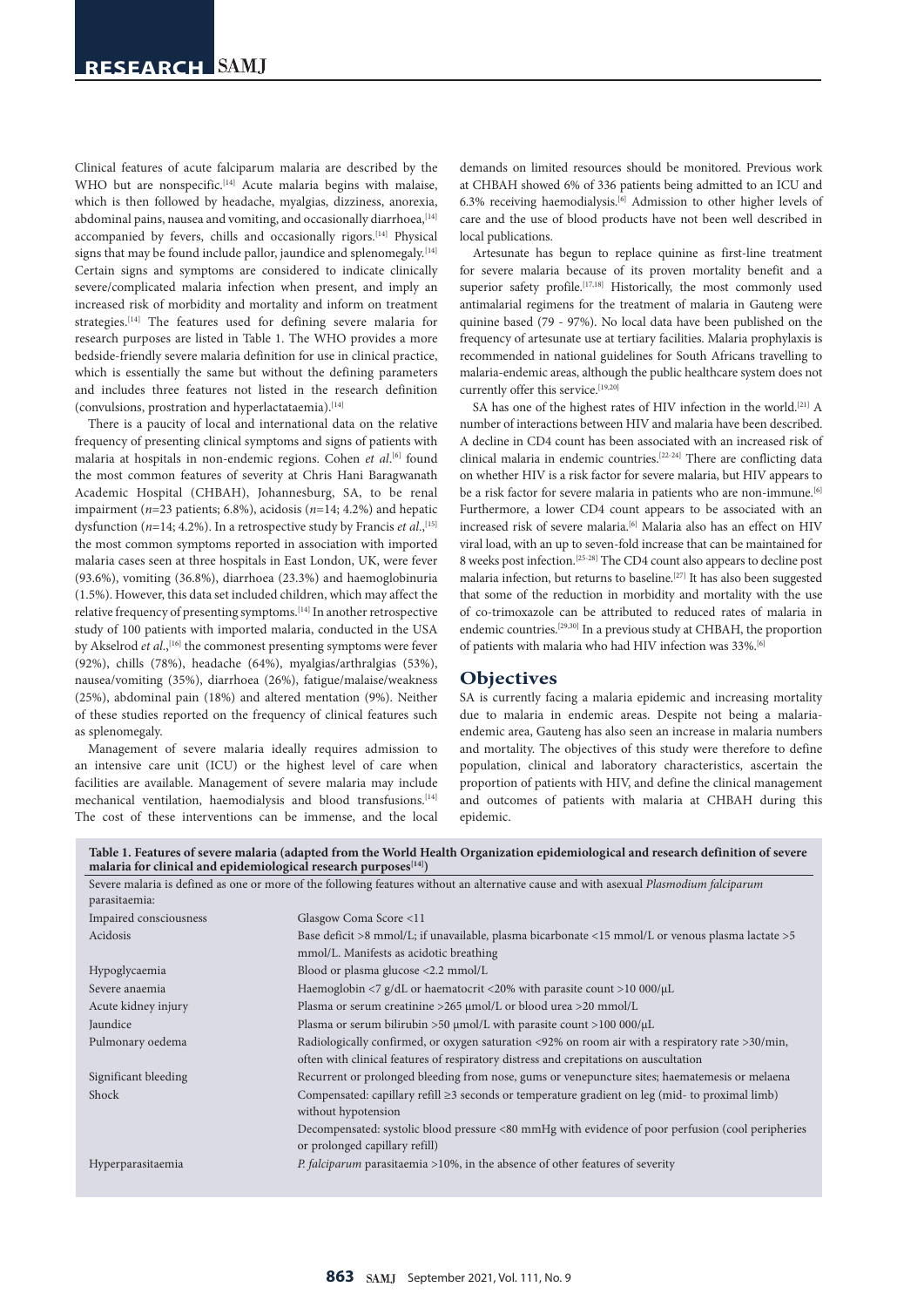## **Methods**

**Study design and setting.** A prospective observational study was conducted at CHBAH over the period January 2017 - January 2018. CHBAH is a large tertiary public referral hospital situated in the south of Johannesburg, Gauteng, that provides healthcare services to the people of Soweto and the surrounding areas. Ethics approval was obtained from the University of the Witwatersrand Human Research Ethics Committee prior to commencement of the study (ref. no. M1611137).

**Study participants.** All patients ≥18 years of age presenting to CHBAH with a laboratory-confirmed diagnosis and clinically compatible features of malaria over the defined time period were considered eligible to be entered into the study and were approached for possible inclusion with the use of an information sheet. Patients were only included in the study if adequate informed consent could be obtained from the patient or next of kin. Patients who had been discharged or had died prior to being identified for possible inclusion were excluded from the study.

**Definitions.** Case definitions were similar to those used in a previous study conducted at CHBAH,<sup>[3]</sup> to allow for comparison. A diagnosis of malaria was defined as a positive rapid diagnostic test (RDT) for malaria and/or a positive Giemsa stain on a thick or thin blood smear, together with a clinical picture in keeping with acute malaria infection. The RDT used at the time of study recruitment was the ICT (immunochromatographic test) malaria *P. falciparum* antigen kit (ICT Diagnostics, SA). In cases where the RDT was positive and the blood smear was negative, patients were included if they had not received treatment for malaria during the preceding month. Semi-immunity was defined as the patient having lived in an endemic malaria area for at least 5 years during childhood.<sup>[3]</sup> The WHO criteria for both clinical and research purposes, i.e. including the research definition criteria and the additional three criteria used in the clinical definition, were used to define severe malaria and were included on the data collection sheet (Tables 1 and 4).<sup>[9]</sup>

**Patient identification and consent.** Patients were identified via positive specimen results recorded by the CHBAH National Health Laboratory Service or by clinical staff working at the hospital. Once identified, patients were approached and informed consent was obtained, with the assistance of translators when necessary. Where patients were unable to consent owing to delirium or altered level of consciousness, consent was obtained on a separate form from their next of kin. All patients who survived to discharge gave informed consent themselves.

**Data collection.** Data were collected from January 2017 to the end of January 2018. Once patients were entered into the study, their data were collected on standardised data collection sheets. Patient and family interviews were used to ascertain travel history and other relevant history. Clinical records, limited clinical examination, review of laboratory records and follow-up over the course of hospital stay were used to ascertain clinical and laboratory characteristics and inform on supportive and specific treatments. Data collected included demographics, travel history, details of residence, hospital stay, symptoms and clinical features of malaria, presence of severe malaria, HIV status and treatment, laboratory results, management and outcome data. Data once recorded were entered into and stored on an Excel database (Office 365; Microsoft, USA) for later analysis.

Sample size. Based on previous research done at CHBAH,<sup>[6]</sup> in order to obtain a representative sample with at least 10% of participants meeting the criteria for severe malaria so as to be adequately powered to make comparisons between groups with severe and non-severe malaria, the target sample size was *n*=140 based on the formula:  $n = Z^2P(1 - P)/e^2$ .

**Data analysis.** Categorical variables were described using frequencies and percentages. Differences in normally distributed continuous variables between patients by HIV status and immune status were assessed using Student's *t*-test. Wilcoxon's rank sum test was used to compare medians for non-normally distributed variables. For categorical variables,  $\chi^2$  analysis was used; however, where  $n < 5$  in any of the cells, Fisher's exact test was used. Binary logistic regression analysis was used to assess risk factors for severe malaria. All analyses were conducted in Stata version 15 (StataCorp, USA). Significance was set at 5%.

## **Results**

A total of 122 potential participants were approached for possible inclusion during the prescribed recruitment period. Fourteen patients were excluded: 4 owing to early discharge, 7 because they were <18 years of age and 2 because informed consent could not be obtained due to language barriers, while 1 patient refused consent. Of the 108 participants enrolled, 5 were excluded because of incomplete data collection sheets and 1 because he had received treatment for malaria 2 weeks prior to his current admission. This left a final sample size of 102. The proportion of patients with severe malaria greatly exceeded 10% despite the target of 140 participants not being reached owing to time constraints imposed by the study design.

#### **Population characteristics**

The mean (standard deviation (SD)) age of the study participants was 35.7 (12.98) years. All but 1 were of black African descent and 72 (70.6%) were male. None of the 30 female patients was pregnant. Of the 102 patients, 64 (62.7%) were born outside SA. The most common country of birth was Mozambique (84.4%), followed by Ethiopia, Malawi and Zimbabwe (each 4,7%) and Paraguay (*n*=1). Fifty-nine patients (57.8%) had spent at least 5 years growing up in malariaendemic areas and were considered to be semi-immune. Among the patients who were semi-immune, the median (interquartile range (IQR)) duration of residency in SA was 10.5 (5.0 - 24.0) years.

All the patients had travelled to (96.1%) or were visitors from (3.9%) a malaria-endemic area. There were no cases of odyssean malaria. Malaria infection was most frequently acquired in Mozambique (74.5%), followed by Limpopo Province in SA (17.6%), Zimbabwe (3.9%) and Malawi (3.9%). Three patients reported having travelled through more than one endemic malaria country during their travels. Sixty-three percent of patients reported travelling to an endemic malaria area on more than four previous occasions, and of these 66.7% were born outside SA.

#### **Peak malaria period**

The number of patients admitted with malaria infection was highest in January 2017 and January 2018 (*n*=29 each) and February 2017  $(n=14)$  (Fig. 1). There was a low number of baseline cases seen throughout the rest of the year, except in the winter months (June - August) and early spring (September).

*P. falciparum* was identified in 101 patients (99.1%) and *P. ovale*  in 1. Of the 102 patients, 100 had RDTs and 99/100 (99.0%) tested positive. The only negative RDT with a positive smear, as expected, was seen in the patient with *P. ovale* infection*.* Twelve patients (11.8%) were RDT-positive but smear-negative. In 2 patients the diagnosis of malaria was made on a smear without an RDT.

#### **Clinical and laboratory features**

The mean (SD) time from returning from travelling to presentation at a healthcare facility was 11.39 (7.33) days. The mean (SD) time from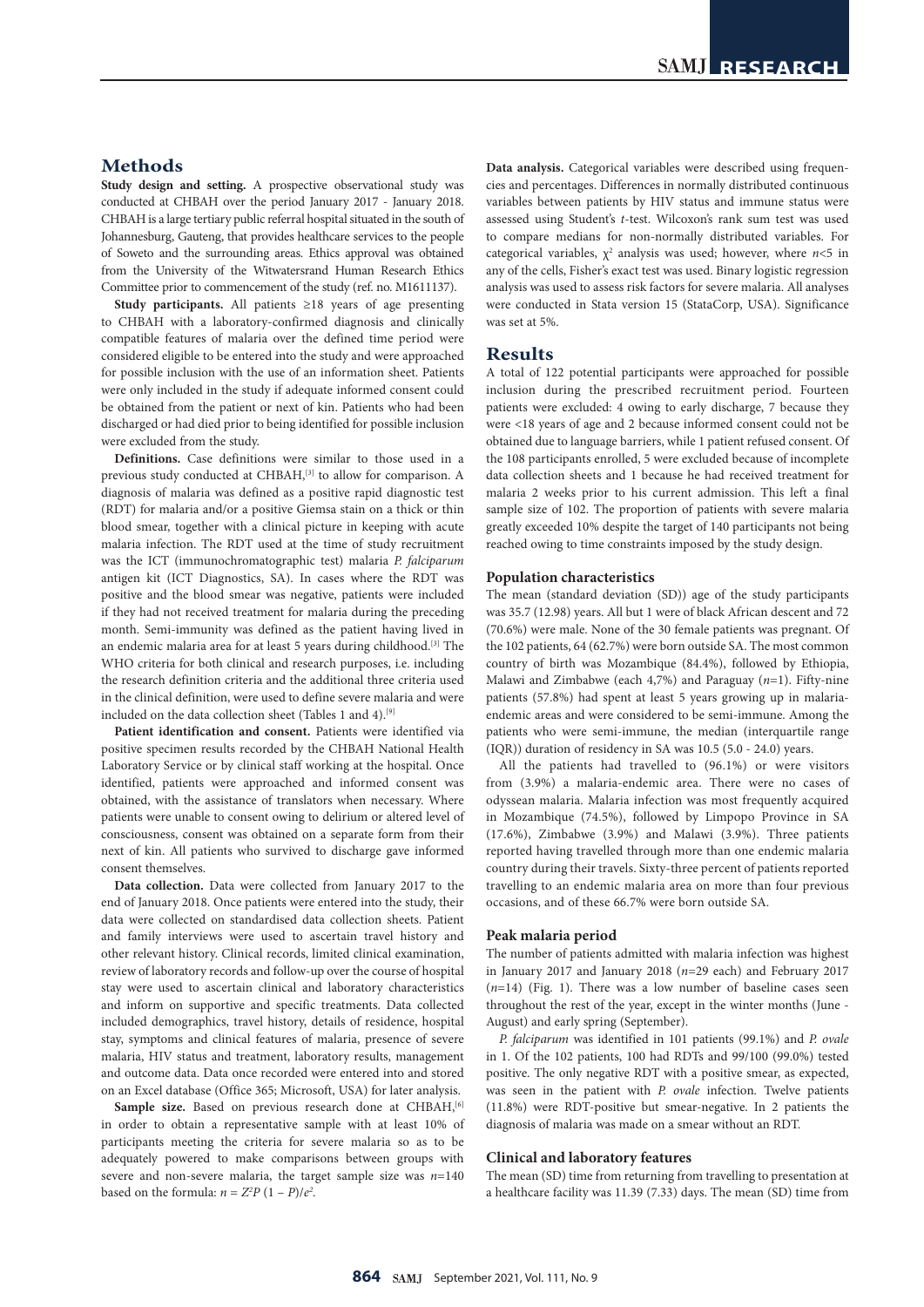symptom onset to presentation at CHBAH was 5.08 (3) days. The frequency of clinical signs and symptoms is presented in Fig. 2.

From admission laboratory results, the median (IQR) white cell count was 5.6 (4.5 -  $(7.3) \times 10^9$ /L, the mean (SD) haemoglobin concentration 12.4 (2.4) g/dL and the median (IQR) platelet count 64.5 (36.5 - 92.8) × 10<sup>9</sup>/L. The platelet count was <150  $\times$  10<sup>9</sup>/L in 92 (90.2%) of the patients on admission. On presentation, the median (IQR) blood urea was 6.6 (4.6 - 9.7) mmol/L, the median (IQR) serum creatinine 96 (79 - 120) µmol/L and the median (IQR) total serum bilirubin 28 (18 - 47) µmol/L. Of 46 patients who had a follow-up platelet count done on day 3 of admission, 39 (84.8%) had counts <150  $\times$ 109 /L. Four patients, 1 of whom had cerebral malaria, underwent lumbar punctures, all of which were normal. In the 12 patients who had blood cultures on admission, all were negative.

Forty patients (39.2%) were assessed as having severe malaria based on at least one feature of severity. The most common features of severity were prostration/severe weakness in 20 (19.6%) patients, jaundice in 15 (14.7%), renal impairment in 11 (10.8%) and acidosis in 11 (10.8%) (Fig. 3). Prostration was the only feature of severity in 6 patients, and parasitaemia >4% the only feature of severity in 2. A single feature of severity was present in 22 patients (21.6%), 2 - 4 features of severity in 14 (13.7%) and ≥5 features of severity in 4 (3.9%). Cerebral malaria was present in 4/5 (80.0%) of patients who died. Of 11 patients with renal impairment, 4 (36.4%) had acidosis as a feature of severity as well. Neither HIV infection (adjusted odds ratio (aOR) 1.40; 95% confidence interval (CI) 0.43 - 4.52) nor non-immunity to malaria (aOR 1.57; CI 0.51 - 4.79) were found to be risk factors for severe malaria on multivariate analysis (Table 2). There were no significant differences in the features of severity between immune and semi-immune patients (Table 3).

## **Proportion of patients with HIV infection**

HIV infection was the commonest comorbidity, followed by asthma in 3 patients and heart failure in 2. Of the 83 patients (81.3%) whose HIV status was known, 32 (31.4% of the total cohort) were HIV-positive. Of the 12 with previously known status, 11 were on antiretroviral treatment, of whom 7/8 (87.5%) whose HIV viral load was known were virologically suppressed (viral load <400 copies/mL). None was taking



co-trimoxazole prophylaxis. The other 20

#### **Management**

The median (IQR) length of hospital stay was 5 (3 - 6) (range 2 - 35) days. Nineteen patients were admitted to a higher level of care, 17 of whom had severe malaria. Eight patients (7.8%) were admitted to the ICU, with a mean (SD) length of stay of 5 (2.42) days. Five patients were admitted to high care, with a mean (SD) length of stay of 3 (1.83) days, and 6 patients (2 of whom did not have features of severe malaria) were admitted to a short-stay ward, with a mean (SD) length of stay of 2 (0.75) days.

Thirty-eight patients with malaria received parenteral therapy, 19 (50.0%) intravenous quinine and 19 (50.0%) intravenous artesunate (Table 5). Of those patients who received intravenous quinine, 13 (68.4%) received the correct loading dose. Of the 102 patients, 95 (93.1%) received artemetherlumefantrine combination therapy, with 91.6% of them having taken the correct dosing schedule. Eight patients received



*Fig. 1. Number of malaria cases seen by month, January 2017 - January 2018.*

| Table 2. Risk factors for severe malaria on multivariable analysis |                                 |                     |                         |                        |  |
|--------------------------------------------------------------------|---------------------------------|---------------------|-------------------------|------------------------|--|
|                                                                    | Patients with malaria $(N=102)$ |                     |                         |                        |  |
| <b>Risk factor</b>                                                 | Severe $(n=40)$                 | Non-severe $(n=62)$ | Crude OR (95% CI)       | Adjusted OR (95% CI)   |  |
| Non-immune, $n$                                                    | 21                              | 22                  | $2.01(0.89 - 4.51)$     | $1.57(0.51 - 4.79)$    |  |
| HIV infection, $n$                                                 | 14                              | 18                  | $1.43(0.58 - 3.52)$     | $1.40(0.43 - 4.52)$    |  |
| Parasite level (%), median (range)                                 | $2.1(0-18)$                     | $0.9(0 - 3.8)$      | $1.59(1.21 - 2.10)^{*}$ | $1.41 (1.07 - 1.86)^*$ |  |
| WBC count $(x 109/L)$ , median (range)                             | $6.8(2.5 - 36.0)$               | $5.4(2.4 - 14.6)$   | $1.31 (1.08 - 1.59)^*$  | $1.21(0.94 - 1.54)$    |  |
| Platelets ( $\times$ 10 <sup>9</sup> /L), median (range)           | $52.5(11 - 388)$                | $76.5(13 - 291)$    | $0.99(0.98 - 1.00)$     | $1.00(0.99 - 1.01)$    |  |
| $CD4$ count (cells/ $\mu$ L), median (range)                       | $180(44 - 460)$                 | $299(153 - 667)$    | $0.99(0.98 - 1.00)$     |                        |  |

OR = odds ratio; CI = confidence interval; WBC = white blood cell. \*Statistically significant (*p*<0.05).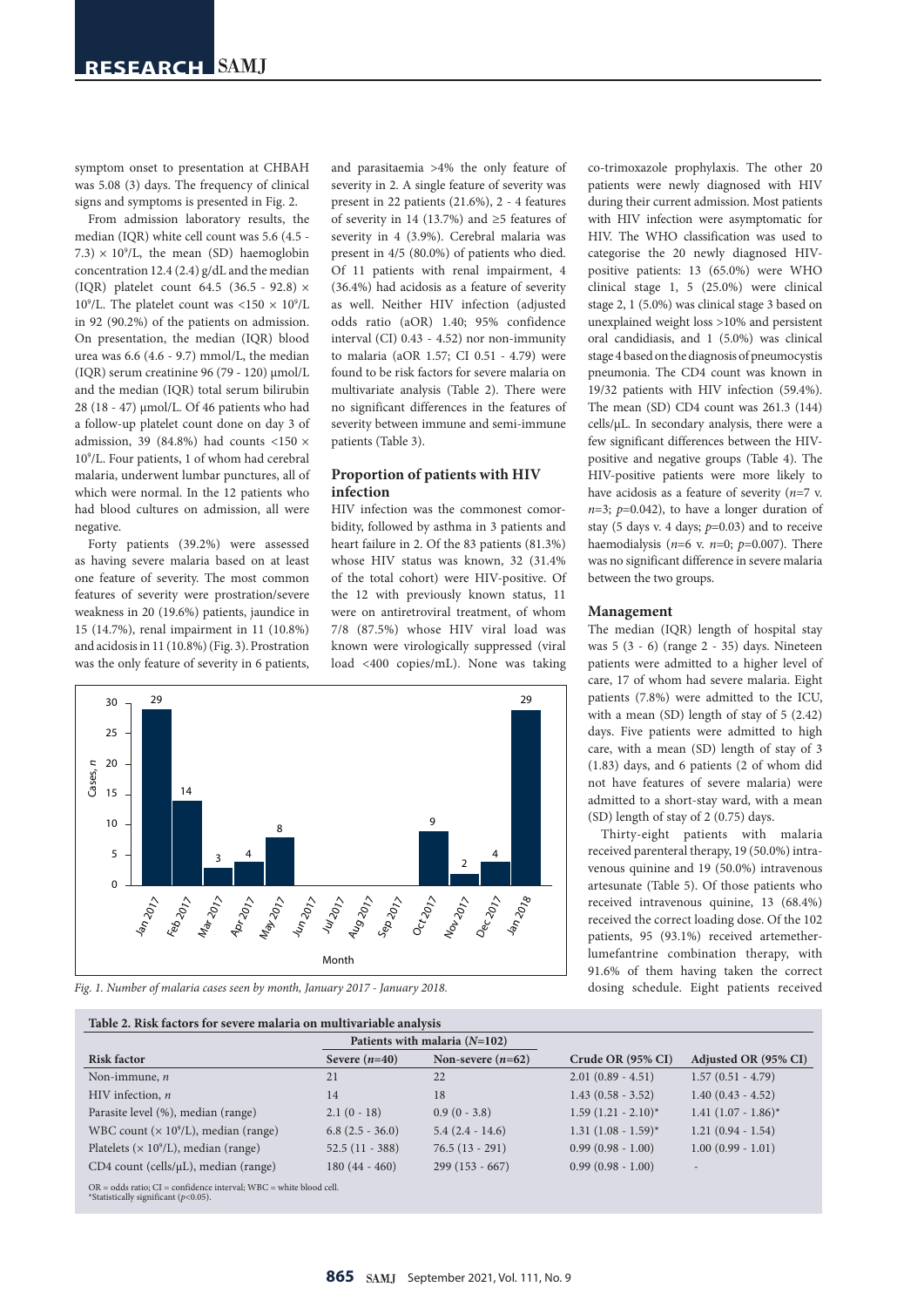

*Fig. 2. Percentage of patients presenting with specific symptoms and signs attributable to malaria (*N*=102).*

artemether-lumefantrine therapy for >72 hours. Doxycycline was administered to 7 patients, always in combination with quinine. Clindamycin was administered to 2 patients after treatment with artesunate. Of the 12 patients who received artesunate at a higher level of care (high care/ICU), 4 required mechanical ventilation, 6 required dialysis and 6 received blood transfusions.

Eight patients (7.8%) reported having taken some form of malaria chemoprophylaxis. The drug most used for chemoprophylaxis was mefloquine (*n*=4 patients). One patient had taken doxycycline, and in 3 patients the chemoprophylactic agent could not be reliably identified. Of the 102 patients, 23 (22.5%) reported previously being treated for one or more episodes of malaria infection after travelling to malariaendemic areas. Of these 23 patients, only 3 reported taking malaria prophylaxis during their most recent travels.

## **Outcomes**

The all-cause mortality during the study period was 5/102 (4.9%); 4 patients (3.9%) died of malaria, and 1 patient who was successfully treated for malaria died later due to nosocomial sepsis. For 2 patients who died, the date of symptom onset was available; they had presented at 6 and 9 days after symptoms began. Of the patients who died, 3 had 5 features of severity and 2 had 3 features of severity. All patients who died received artesunate as first-line therapy and were managed in the ICU.

## **Discussion**

There were many severe malaria cases (39.2%) and a relatively high mortality rate (4.9%) over the study period. Most malaria cases attended to were young black African male travellers who had visited their country of birth during the December festive period. These groups of travellers, that are increasingly representative of malaria infections in non-endemic areas around the world, are being referred to as travellers visiting friends and relatives (VFRs).[31] A large proportion of the study group were born and grew up in malaria-endemic areas, and whether semi-immunity to malaria is protective against severe malaria in our setting is suggested but remains unclear. The use of artesunate, particularly in the sickest groups of patients managed in high care/ICU, appears to have been more widely adopted.

The present study supports data from previous studies conducted in Gauteng that demonstrated a large seasonal peak in January associated with travel, mainly to Mozambique, during the festive period.<sup>[4,6,7]</sup> All malaria infections were contracted in sub-Saharan Africa. The patient characteristics were also similar in that the majority were young black African male expatriates born in Mozambique who were resident in SA. The group was also similar to the group described by Cohen et al.<sup>[6]</sup> at the same facility 17 years ago, in that a significant proportion of the patients were semi-immune, having grown up in malariaendemic areas. The semi-immune group tended to have less prostration and lower parasitaemia, but there was no statistically significant difference in the number with severe malaria. There is currently no reliable clinical biomarker to assess immunity, but it is likely that immunity wanes the longer time is spent away from endemic areas.<sup>[31]</sup> The median duration of residency for patients who grew up in malaria-endemic areas was  $~10$  years. It is likely that the economic promises Gauteng offers will result in continued numbers of malaria cases related to travellers VFRs.

There is a paucity of local and international data on the relative frequencies of signs and symptoms of malaria in patients who present to hospital in non-endemic areas for care. The frequency of a few clinical findings reported by two international studies was similar but had some notable differences, which may be explained by higher rates of non-falciparum malaria in those studies. A higher percentage of patients reported headache, nausea and vomiting, and abdominal pain/cramps. Where overlapping features were reported, a comparison can be seen in Table 6.<sup>[6,15,16]</sup> The frequencies of splenomegaly and pallor were notably low at 4.9% each. The most common clinical features are nonspecific and therefore clearly demonstrate the importance of a high clinical index of suspicion for malaria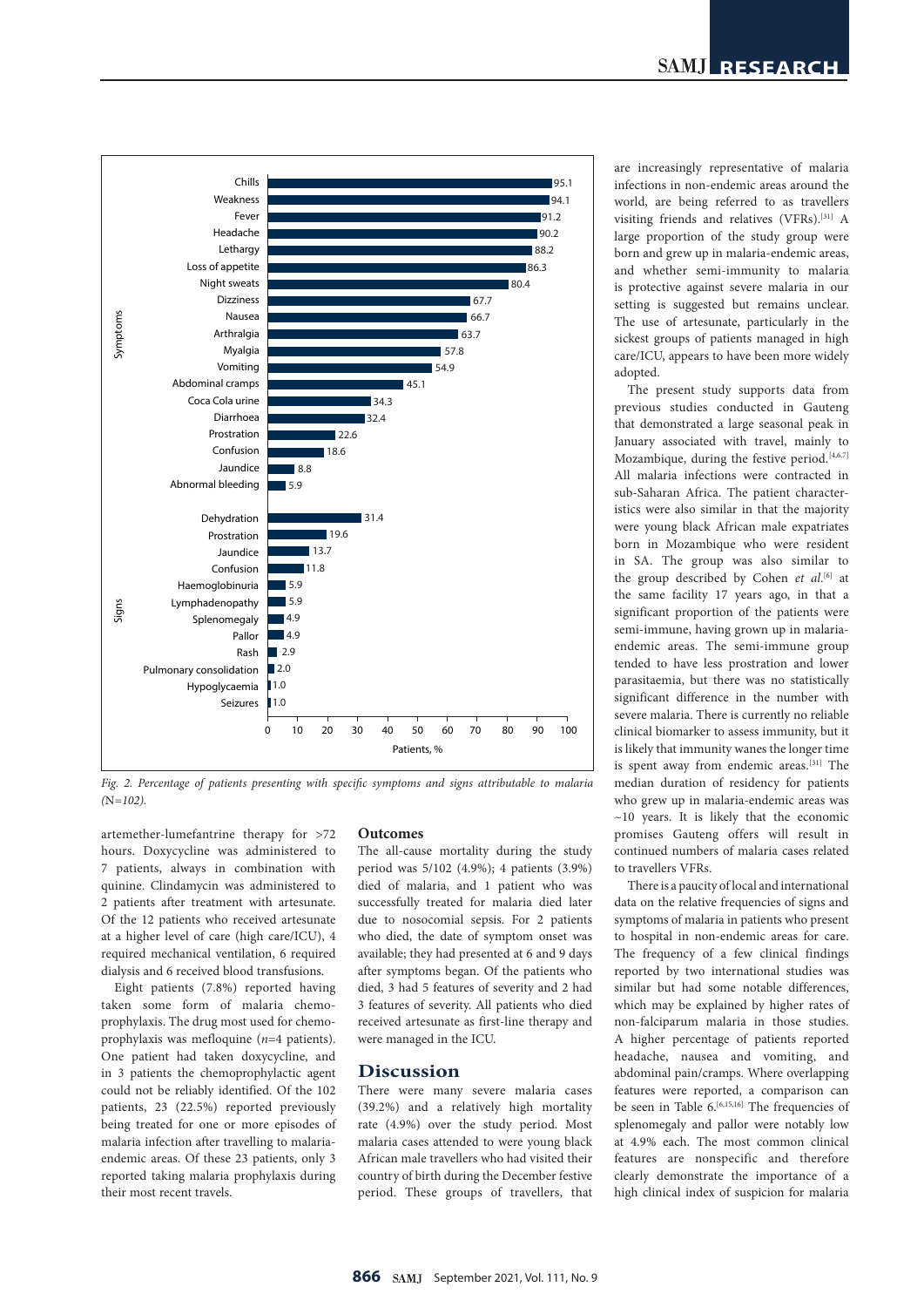| 111111111111C and schif-himmunc adults with maiaria<br>Variable | Non-immune $(N=43)$  | Semi-immune $(N=59)$ | p-value  |
|-----------------------------------------------------------------|----------------------|----------------------|----------|
| Demographic characteristics                                     |                      |                      |          |
| Age (years), median (range)                                     | $30(18 - 72)$        | $34(18-68)$          | 0.135    |
| Male sex, $n$ (%)                                               | 29(67.4)             | 43(72.9)             | 0.552    |
| Features of severity, $n$ (%)                                   |                      |                      |          |
| Hyperparasitaemia                                               |                      |                      |          |
| WHO(>4%)                                                        | 7(16.3)              | 4(6.8)               | 0.104    |
| $WHO (>10\%)$                                                   | 2(4.7)               | 2(3.4)               | 0.638    |
| Severe anaemia                                                  | $\overline{0}$       | 2(3.4)               | 0.225    |
| Renal impairment                                                | 5(11.6)              | 7(11.9)              | 0.661    |
| Shock                                                           | 1(2.3)               | $\boldsymbol{0}$     | 0.241    |
| Significant bleeding                                            | $\Omega$             | $\boldsymbol{0}$     |          |
| Prostration/severe weakness                                     | 14(32.6)             | 4(6.8)               | $0.005*$ |
| Acidosis/acidaemia                                              | 4(9.3)               | 4(6.8)               | 0.397    |
| Hypoglycaemia                                                   | $\overline{0}$       | 1(1.7)               | 0.393    |
| Cerebral malaria (GCS <15)                                      | 5(11.6)              | 3(5.1)               | 0.128    |
| Impaired consciousness (GCS <11)                                | 3(7.0)               | 1(1.7)               | 0.177    |
| Jaundice                                                        | 8(18.6)              | 7(11.9)              | 0.345    |
| Pulmonary oedema/ARDS                                           | 1(2.3)               | $\mathbf{0}$         | 0.241    |
| Repeated convulsions                                            | $\overline{0}$       | 1(1.7)               | 0.393    |
| Complications of malaria, $n$ (%)                               |                      |                      |          |
| Severe malaria                                                  | 21(48.8)             | 19(32.2)             | 0.089    |
| Prostration excluded                                            | 17(39.5)             | 17(28.8)             | 0.257    |
| Death                                                           | 3(7.0)               | 2(3.4)               | 0.648    |
| ICU admission                                                   | 5(11.6)              | 3(5.1)               | 0.225    |
| Duration of hospitalisation (days), median (range)              | $5(2 - 35)$          | $5(2-18)$            | 0.708    |
| WBC count ( $\times$ 10 <sup>9</sup> /L), median (range)        | $6.0$ $(3.9 - 36.0)$ | $5.2(2.4 - 14.6)$    | $0.006*$ |
| Parasite level (%), median (range)                              | $2.0(0 - 18)$        | $0.9(0 - 17.5)$      | $0.020*$ |
| HIV infection, $n$ (%)                                          | 8(18.6)              | 12(20.3)             | 0.054    |
| CD4+ T-cell count (cells/µL), median (range)                    | $362(264 - 460)$     | $222(44 - 667)$      | 0.232    |

**Table 3. Comparison of demographic characteristics, complications of malaria, parasitaemia, and CD4 T-cell counts for nonimmune and semi-immune adults with malaria**

WHO = World Health Organization; GCS = Glasgow Coma Scale; ARDS = acute respiratory distress syndrome; ICU = intensive care unit; WBC = white blood cell. \*Statistically significant (*p*<0.05).



*Fig. 3. Percentage of patients with specified World Health Organization features of severe malaria (*N*=102). (ARDS = acute respiratory distress syndrome.)*

during peak periods. A detailed travel history and an awareness of areas with endemic transmission, both within and outside of SA, are essential to the early recognition and diagnosis of malaria. Early recognition is especially important because delayed diagnosis and institution of therapy are associated with adverse outcomes in malaria. The importance of early recognition can be validated by the high case fatality rates seen with odyssean malaria, where there is often delayed diagnosis owing to lack of clinical suspicion.[9] Lastly, it is important to note that although none of the patients in this study contracted malaria in Gauteng, the possibility of odyssean malaria does exist without a travel history, and it should be considered in unexplained acute febrile illness.

Our study population demonstrated a large proportion (39.2% by the WHO clinical definition and 33.3% by the WHO research definition) of patients with severe malaria. This proportion was higher than in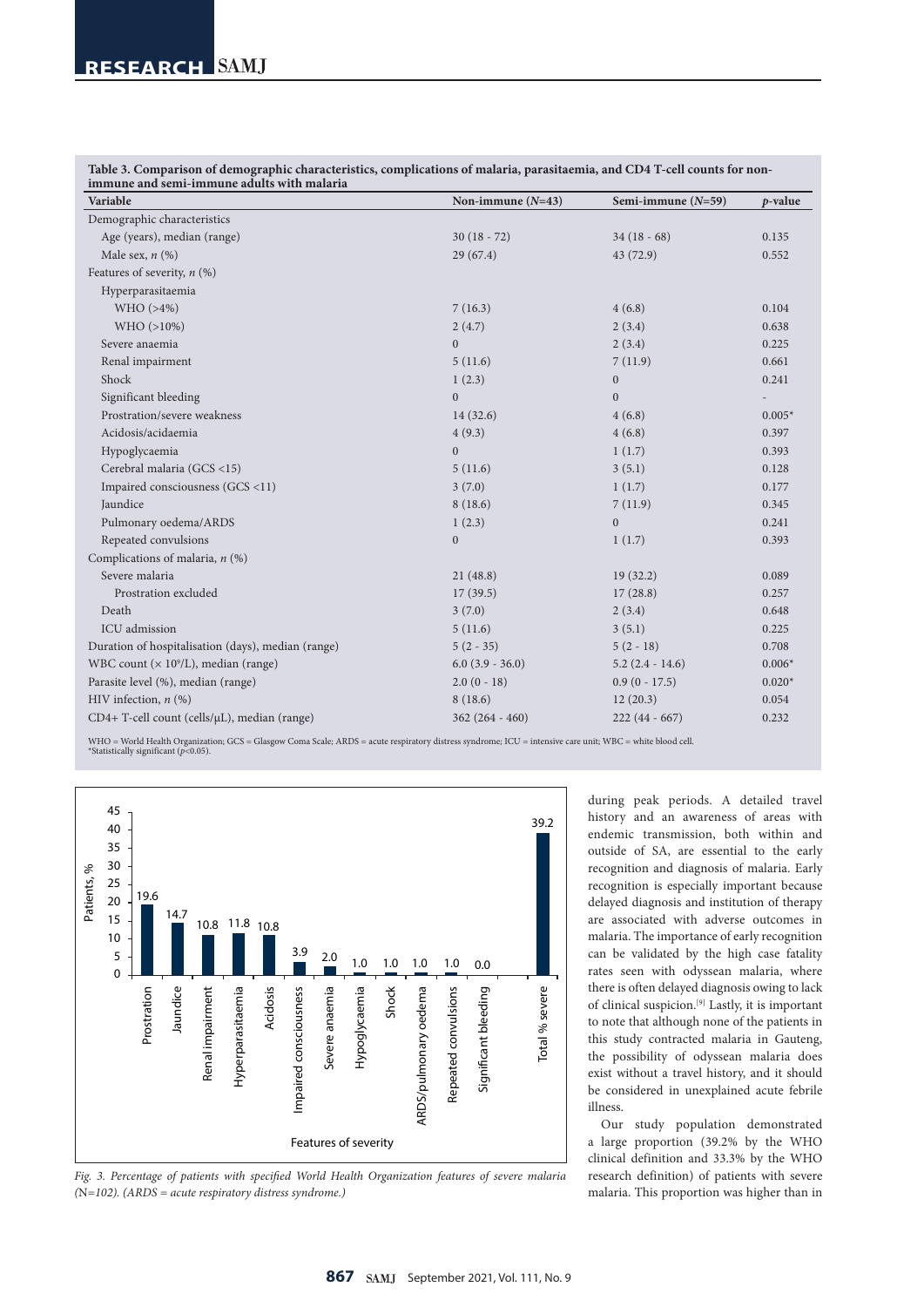|                                                                                                                                                                                     | All patients      | Non-HIV-infected HIV-infected |                      |            |
|-------------------------------------------------------------------------------------------------------------------------------------------------------------------------------------|-------------------|-------------------------------|----------------------|------------|
| Variable, by class                                                                                                                                                                  | $(N=102)$         | patients $(N=51)^+$           | patients $(N=32)$    | $p$ -value |
| Demographic characteristics                                                                                                                                                         |                   |                               |                      |            |
| Age (years), median (range)                                                                                                                                                         | $34(18 - 72)$     | $35(20 - 72)$                 | $31(18-59)$          | 0.757      |
| Male sex, $n$ $(\%)$                                                                                                                                                                | 72(70.6)          | 38 (74.5)                     | 19(59.4)             | 0.148      |
| Non-immune, $n$ $(\%)$                                                                                                                                                              | 43(42.2)          | 27(52.9)                      | 10(31.2)             | 0.053      |
| Time from return to current presentation (days), median (range)                                                                                                                     | $10(0 - 42)$      | $10.5(0 - 42)$                | $10(2 - 22)$         | 0.530      |
| Malaria prophylaxis taken, n (%)                                                                                                                                                    | 8(7.8)            | 5(9.8)                        | 1(3.1)               | 0.398      |
| Severe malaria, by feature, n (%)                                                                                                                                                   |                   |                               |                      |            |
| All                                                                                                                                                                                 | 40(39.2)          | 18(35.3)                      | 14(43.8)             | 0.441      |
| WHO research definition                                                                                                                                                             | 34(33.3)          | 13(25.5)                      | 13(40.6)             | 0.148      |
| Prostration as only feature                                                                                                                                                         | 6(5.9)            | 5(9.8)                        | 1(3.1)               | 0.398      |
| Cerebral malaria (GCS <15)                                                                                                                                                          | 8(7.8)            | 2(3.9)                        | 4(12.5)              | 0.728      |
| Hyperparasitaemia                                                                                                                                                                   |                   |                               |                      |            |
| WHO (10%)                                                                                                                                                                           | 6(5.9)            | 2(3.9)                        | 3(9.4)               | 0.376      |
| WHO (4%)                                                                                                                                                                            | 13(12.7)          | 5(9.8)                        | 6(18.8)              | 0.262      |
| CDC (5%)                                                                                                                                                                            | 12(11.8)          | 4(7.8)                        | 6(18.8)              | 0.179      |
| Severe anaemia                                                                                                                                                                      | 2(2.0)            | 0(0.0)                        | 1(3.1)               | 0.386      |
| Renal impairment                                                                                                                                                                    | 11(10.8)          | 2(3.9)                        | 6(18.8)              | 0.051      |
| Shock                                                                                                                                                                               | 1(1.0)            | 0(0.0)                        | 1(3.1)               | 0.386      |
| Significant bleeding                                                                                                                                                                | $\mathbf{0}$      | $\overline{0}$                | $\overline{0}$       |            |
| Prostration/severe weakness                                                                                                                                                         | 20(19.6)          | 10(19.6)                      | 8(25.0)              | 0.562      |
| Acidosis/acidaemia                                                                                                                                                                  | 11(10.8)          | 3(5.9)                        | 7(21.9)              | $0.042*$   |
| Hypoglycaemia (<2.2 mmol/L)                                                                                                                                                         | 1(1.0)            | 0(0.0)                        | 1(3.1)               | 386        |
| Impaired consciousness (GCS <11)                                                                                                                                                    | 4(3.9)            | 0(0.0)                        | 3(9.4)               | 0.054      |
| Jaundice                                                                                                                                                                            | 15(14.7)          | 7(13.7)                       | 4(12.5)              | 1.000      |
| Pulmonary oedema/ARDS                                                                                                                                                               | 1(1.0)            | 1(2.0)                        | $\boldsymbol{0}$     | 1.000      |
| Repeated convulsions/seizures                                                                                                                                                       | 1(1.0)            | $\mathbf{0}$                  | 1(3.1)               | 0.386      |
| Outcome                                                                                                                                                                             |                   |                               |                      |            |
| All deaths                                                                                                                                                                          | 5(4.9)            | 2(3.9)                        | 1(3.1)               | 1.000      |
| Malaria deaths                                                                                                                                                                      | 4(3.9)            | 2(3.9)                        | $\overline{0}$       | 0.520      |
| Duration of hospitalisation (days), median (range)                                                                                                                                  | $5(2 - 35)$       | $4(2-18)$                     | $6(3 - 35)$          | $0.003*$   |
| Therapeutic intervention, $n$ (%)                                                                                                                                                   |                   |                               |                      |            |
| ICU admission                                                                                                                                                                       | 8(7.8)            | 3(5.9)                        | 3(9.4)               | 0.672      |
| Dialysis                                                                                                                                                                            | 6(5.9)            | $\boldsymbol{0}$              | 5(15.6)              | $0.007*$   |
| Laboratory finding, median (range)                                                                                                                                                  |                   |                               |                      |            |
| Parasite level (%)                                                                                                                                                                  | $1.3(0-18)$       | $1.0(0 - 18)$                 | $1.5(0 - 15)$        | 0.205      |
| WBC count $(x 10^9/L)$                                                                                                                                                              | $5.6(2.4 - 36.0)$ | $5.6(2.5 - 18.0)$             | $6.0$ $(3.1 - 36.0)$ | 0.929      |
| Platelet count $(\times 10^9$ /L)                                                                                                                                                   | $64.5(13 - 388)$  | $76(11 - 214)$                | $64.5(13 - 388)$     | 0.925      |
| WHO = World Health Organization; GCS = Glasgow Coma Scale; CDC = Centers for Disease Control and Prevention; ARDS = acute respiratory distress syndrome; ICU = intensive care unit; |                   |                               |                      |            |

WBC = white blood cell. \*Statistically significant (*p*<0.05). † 19 patients had unknown HIV status.

|                   |                                      | Severe malaria $(N=40)$        |                 |  |  |
|-------------------|--------------------------------------|--------------------------------|-----------------|--|--|
|                   | Non-artesunate $(N=23)$ , $n$ $(\%)$ | Artesunate $(N=17)$ , n $(\%)$ | <i>p</i> -value |  |  |
| H/C admission     | $\overline{0}$                       | 4(23.5)                        | $0.026*$        |  |  |
| ICU admission     | $\overline{0}$                       | 8(47.1)                        | $< 0.001*$      |  |  |
| Ventilation       | $\overline{0}$                       | 4(40.0)                        | $0.026*$        |  |  |
| Haemodialysis     | $\overline{0}$                       | 6(35.3)                        | $0.003*$        |  |  |
| Blood transfusion | 2(8.7)                               | 6(35.3)                        | 0.053           |  |  |
| Mortality         | $\overline{0}$                       | 5(29.4)                        | $0.009*$        |  |  |

previous studies conducted in Gauteng, which demonstrated severe malaria in 10 - 30% of patients presenting for care.<sup>[4,6,7]</sup> This high proportion may be partly accounted for by the fact that only patients admitted from casualty to the medical wards were included in the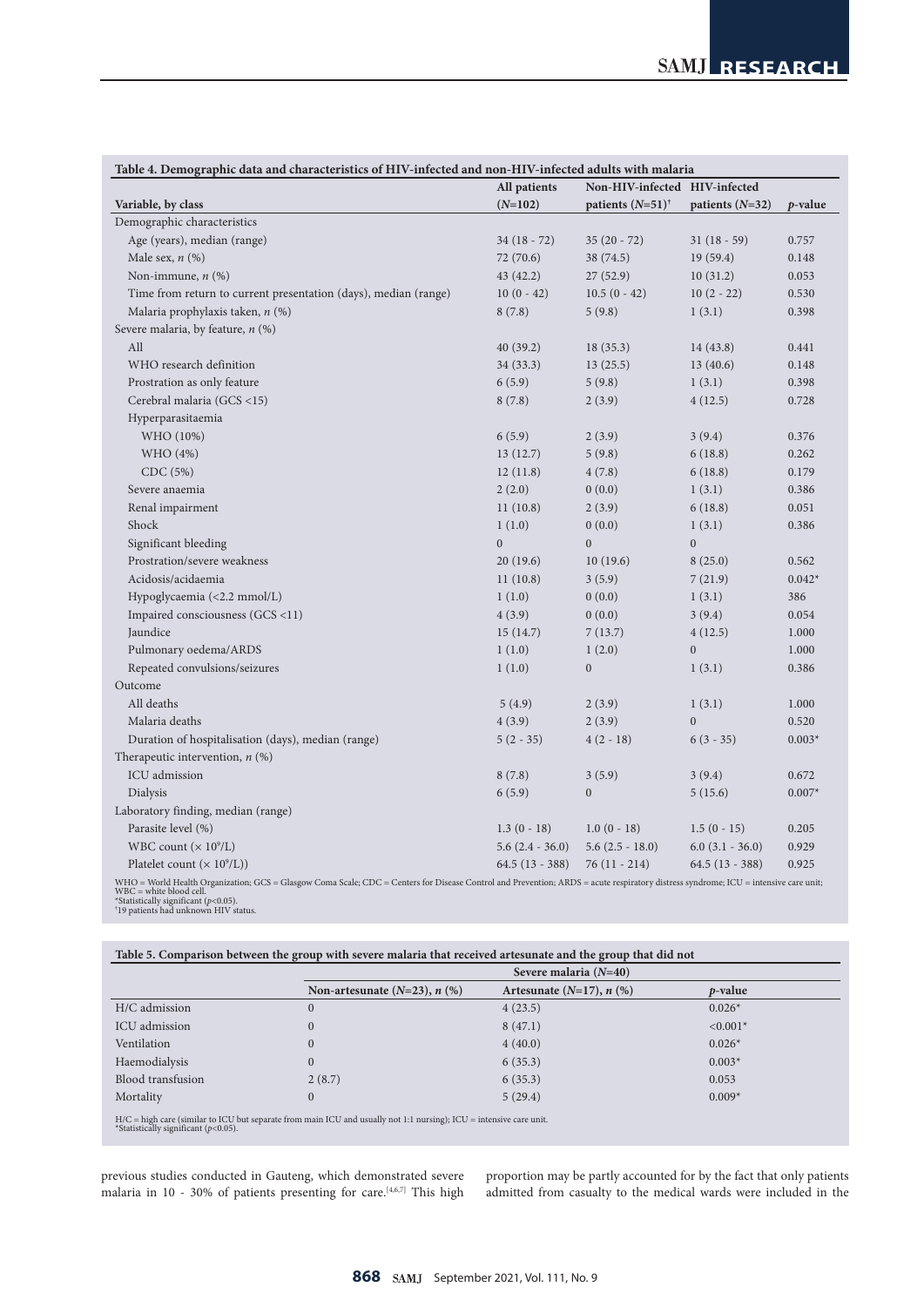| Soweto, SA<br>Washington,<br>Soweto, SA[6]<br>DC, USA <sup>[16]</sup><br>London, UK[15]<br>Characteristic<br>(present study)<br>Patients studied, N<br>336<br>133<br>102<br>100<br>$2016 - 2017$<br>$2001 - 2002$<br>$2013 - 2015$<br>$2000 - 2017$<br>Year<br>Age (years)*<br>$30(18 - 72)$<br>$29(15-49)$<br>41 (IQR 30 - 50)<br>Mean (SD) 41.9 (13.4)<br>Male sex, %<br>70.6<br>78.3<br>64.7<br>60.0<br>76.0<br>Plasmodium falciparum, %<br>99.1<br>99<br>76.7<br>Born in malarial area, %<br>62.7<br>68<br>$58.6*$ $(n=70)$<br>Travel to sub-Saharan Africa, %<br>100 (southern)<br>94 (east and west)<br>70.4 (west)<br>Prior malaria episode, %<br>22.5<br>51<br>Chemoprophylaxis, %<br>7.8<br>12.0<br>26<br>Days since return before hospital presentation*<br>Mean (SD) 11.39 (7.3)<br>$7 (IQR 5 - 14)$<br>$7 (IQR 5 - 20)$<br>$\overline{\phantom{a}}$<br>HIV-infected, %<br>1 <sup>5</sup><br>$31.4 (N=83)$<br>$8.3(N=36)$<br>32.7<br>Fever, %<br>91.2<br>93.6<br>92.0<br>95.1<br>78.0<br>Chills/rigors, %<br>$59.6^{\dagger}$<br>Headache, %<br>90.2<br>$79.1^{\dagger}$<br>64.0<br>Myalgias/arthralgias, %<br>63.7<br>53.0<br>$\overline{a}$<br>Nausea/vomiting, %<br>66.7<br>35.0<br>$39.2^{\dagger}$<br>Diarrhoea, %<br>32.4<br>$21.6^{\dagger}$<br>23.3<br>26.0<br>Abdominal pain, %<br>45.1<br>18.0<br>Weakness, %<br>19.6<br>25.0<br>Altered mentation, %<br>9.0<br>18.6<br>Severe malaria, %<br>$39.2/33.3*$<br>$10.5^{\circ}$<br>36.3<br>21.0<br>Parasite level (%)*<br>Median (IQR) 1.0<br>$1.3(0.0 - 18.0)$<br>$HIV- 0.6 (0 - 25)$<br>Mean (SD) 2.7 (4.9)<br>$HIV + 0.5 (0 - 22)$<br>$(0.5 - 2.5)$<br>Platelets ( $\times$ 10 <sup>9</sup> /L) <sup>*</sup><br>64.5 (IQR 36.5 - 92.8)<br>90 (IQR 57 - 131)<br>Mean (SD) 36.6 (6.6)<br>$\overline{\phantom{a}}$<br>ICU/high care, %<br>4.5<br>7.8<br>6.0<br>21.0<br>Artesunate, %<br>18.6<br>33.3<br>1.0<br>Quinine/quinidine. %<br>18.6<br>100<br>38.0<br>Artemether-lumefantrine, %<br>93.0<br>19.0<br>$\overline{\phantom{0}}$<br>Dialysis, %<br>5.9<br>6.3<br>7.0<br>Transfusion, %<br>7.8<br>7.0<br>Length of stay (days)*<br>$3.0(1 - 21)$<br>$3.0$ (IQR $2 - 5$ )<br>$5.0 (2 - 35) (IQR 3 - 6)$<br>Mortality, %<br>4.9<br>0.1<br>$\boldsymbol{0}$<br>$\boldsymbol{0}$ | Table 6. Comparison of relative frequencies of presenting clinical features of patients with malaria to hospitals in non-endemic regions |  |  |  |  |  |
|--------------------------------------------------------------------------------------------------------------------------------------------------------------------------------------------------------------------------------------------------------------------------------------------------------------------------------------------------------------------------------------------------------------------------------------------------------------------------------------------------------------------------------------------------------------------------------------------------------------------------------------------------------------------------------------------------------------------------------------------------------------------------------------------------------------------------------------------------------------------------------------------------------------------------------------------------------------------------------------------------------------------------------------------------------------------------------------------------------------------------------------------------------------------------------------------------------------------------------------------------------------------------------------------------------------------------------------------------------------------------------------------------------------------------------------------------------------------------------------------------------------------------------------------------------------------------------------------------------------------------------------------------------------------------------------------------------------------------------------------------------------------------------------------------------------------------------------------------------------------------------------------------------------------------------------------------------------------------------------------------------------------------------------------------------------------------------------------------------------------------------------------------------------------------------------------------------------------------------------------------|------------------------------------------------------------------------------------------------------------------------------------------|--|--|--|--|--|
|                                                                                                                                                                                                                                                                                                                                                                                                                                                                                                                                                                                                                                                                                                                                                                                                                                                                                                                                                                                                                                                                                                                                                                                                                                                                                                                                                                                                                                                                                                                                                                                                                                                                                                                                                                                                                                                                                                                                                                                                                                                                                                                                                                                                                                                  |                                                                                                                                          |  |  |  |  |  |
|                                                                                                                                                                                                                                                                                                                                                                                                                                                                                                                                                                                                                                                                                                                                                                                                                                                                                                                                                                                                                                                                                                                                                                                                                                                                                                                                                                                                                                                                                                                                                                                                                                                                                                                                                                                                                                                                                                                                                                                                                                                                                                                                                                                                                                                  |                                                                                                                                          |  |  |  |  |  |
|                                                                                                                                                                                                                                                                                                                                                                                                                                                                                                                                                                                                                                                                                                                                                                                                                                                                                                                                                                                                                                                                                                                                                                                                                                                                                                                                                                                                                                                                                                                                                                                                                                                                                                                                                                                                                                                                                                                                                                                                                                                                                                                                                                                                                                                  |                                                                                                                                          |  |  |  |  |  |
|                                                                                                                                                                                                                                                                                                                                                                                                                                                                                                                                                                                                                                                                                                                                                                                                                                                                                                                                                                                                                                                                                                                                                                                                                                                                                                                                                                                                                                                                                                                                                                                                                                                                                                                                                                                                                                                                                                                                                                                                                                                                                                                                                                                                                                                  |                                                                                                                                          |  |  |  |  |  |
|                                                                                                                                                                                                                                                                                                                                                                                                                                                                                                                                                                                                                                                                                                                                                                                                                                                                                                                                                                                                                                                                                                                                                                                                                                                                                                                                                                                                                                                                                                                                                                                                                                                                                                                                                                                                                                                                                                                                                                                                                                                                                                                                                                                                                                                  |                                                                                                                                          |  |  |  |  |  |
|                                                                                                                                                                                                                                                                                                                                                                                                                                                                                                                                                                                                                                                                                                                                                                                                                                                                                                                                                                                                                                                                                                                                                                                                                                                                                                                                                                                                                                                                                                                                                                                                                                                                                                                                                                                                                                                                                                                                                                                                                                                                                                                                                                                                                                                  |                                                                                                                                          |  |  |  |  |  |
|                                                                                                                                                                                                                                                                                                                                                                                                                                                                                                                                                                                                                                                                                                                                                                                                                                                                                                                                                                                                                                                                                                                                                                                                                                                                                                                                                                                                                                                                                                                                                                                                                                                                                                                                                                                                                                                                                                                                                                                                                                                                                                                                                                                                                                                  |                                                                                                                                          |  |  |  |  |  |
|                                                                                                                                                                                                                                                                                                                                                                                                                                                                                                                                                                                                                                                                                                                                                                                                                                                                                                                                                                                                                                                                                                                                                                                                                                                                                                                                                                                                                                                                                                                                                                                                                                                                                                                                                                                                                                                                                                                                                                                                                                                                                                                                                                                                                                                  |                                                                                                                                          |  |  |  |  |  |
|                                                                                                                                                                                                                                                                                                                                                                                                                                                                                                                                                                                                                                                                                                                                                                                                                                                                                                                                                                                                                                                                                                                                                                                                                                                                                                                                                                                                                                                                                                                                                                                                                                                                                                                                                                                                                                                                                                                                                                                                                                                                                                                                                                                                                                                  |                                                                                                                                          |  |  |  |  |  |
|                                                                                                                                                                                                                                                                                                                                                                                                                                                                                                                                                                                                                                                                                                                                                                                                                                                                                                                                                                                                                                                                                                                                                                                                                                                                                                                                                                                                                                                                                                                                                                                                                                                                                                                                                                                                                                                                                                                                                                                                                                                                                                                                                                                                                                                  |                                                                                                                                          |  |  |  |  |  |
|                                                                                                                                                                                                                                                                                                                                                                                                                                                                                                                                                                                                                                                                                                                                                                                                                                                                                                                                                                                                                                                                                                                                                                                                                                                                                                                                                                                                                                                                                                                                                                                                                                                                                                                                                                                                                                                                                                                                                                                                                                                                                                                                                                                                                                                  |                                                                                                                                          |  |  |  |  |  |
|                                                                                                                                                                                                                                                                                                                                                                                                                                                                                                                                                                                                                                                                                                                                                                                                                                                                                                                                                                                                                                                                                                                                                                                                                                                                                                                                                                                                                                                                                                                                                                                                                                                                                                                                                                                                                                                                                                                                                                                                                                                                                                                                                                                                                                                  |                                                                                                                                          |  |  |  |  |  |
|                                                                                                                                                                                                                                                                                                                                                                                                                                                                                                                                                                                                                                                                                                                                                                                                                                                                                                                                                                                                                                                                                                                                                                                                                                                                                                                                                                                                                                                                                                                                                                                                                                                                                                                                                                                                                                                                                                                                                                                                                                                                                                                                                                                                                                                  |                                                                                                                                          |  |  |  |  |  |
|                                                                                                                                                                                                                                                                                                                                                                                                                                                                                                                                                                                                                                                                                                                                                                                                                                                                                                                                                                                                                                                                                                                                                                                                                                                                                                                                                                                                                                                                                                                                                                                                                                                                                                                                                                                                                                                                                                                                                                                                                                                                                                                                                                                                                                                  |                                                                                                                                          |  |  |  |  |  |
|                                                                                                                                                                                                                                                                                                                                                                                                                                                                                                                                                                                                                                                                                                                                                                                                                                                                                                                                                                                                                                                                                                                                                                                                                                                                                                                                                                                                                                                                                                                                                                                                                                                                                                                                                                                                                                                                                                                                                                                                                                                                                                                                                                                                                                                  |                                                                                                                                          |  |  |  |  |  |
|                                                                                                                                                                                                                                                                                                                                                                                                                                                                                                                                                                                                                                                                                                                                                                                                                                                                                                                                                                                                                                                                                                                                                                                                                                                                                                                                                                                                                                                                                                                                                                                                                                                                                                                                                                                                                                                                                                                                                                                                                                                                                                                                                                                                                                                  |                                                                                                                                          |  |  |  |  |  |
|                                                                                                                                                                                                                                                                                                                                                                                                                                                                                                                                                                                                                                                                                                                                                                                                                                                                                                                                                                                                                                                                                                                                                                                                                                                                                                                                                                                                                                                                                                                                                                                                                                                                                                                                                                                                                                                                                                                                                                                                                                                                                                                                                                                                                                                  |                                                                                                                                          |  |  |  |  |  |
|                                                                                                                                                                                                                                                                                                                                                                                                                                                                                                                                                                                                                                                                                                                                                                                                                                                                                                                                                                                                                                                                                                                                                                                                                                                                                                                                                                                                                                                                                                                                                                                                                                                                                                                                                                                                                                                                                                                                                                                                                                                                                                                                                                                                                                                  |                                                                                                                                          |  |  |  |  |  |
|                                                                                                                                                                                                                                                                                                                                                                                                                                                                                                                                                                                                                                                                                                                                                                                                                                                                                                                                                                                                                                                                                                                                                                                                                                                                                                                                                                                                                                                                                                                                                                                                                                                                                                                                                                                                                                                                                                                                                                                                                                                                                                                                                                                                                                                  |                                                                                                                                          |  |  |  |  |  |
|                                                                                                                                                                                                                                                                                                                                                                                                                                                                                                                                                                                                                                                                                                                                                                                                                                                                                                                                                                                                                                                                                                                                                                                                                                                                                                                                                                                                                                                                                                                                                                                                                                                                                                                                                                                                                                                                                                                                                                                                                                                                                                                                                                                                                                                  |                                                                                                                                          |  |  |  |  |  |
|                                                                                                                                                                                                                                                                                                                                                                                                                                                                                                                                                                                                                                                                                                                                                                                                                                                                                                                                                                                                                                                                                                                                                                                                                                                                                                                                                                                                                                                                                                                                                                                                                                                                                                                                                                                                                                                                                                                                                                                                                                                                                                                                                                                                                                                  |                                                                                                                                          |  |  |  |  |  |
|                                                                                                                                                                                                                                                                                                                                                                                                                                                                                                                                                                                                                                                                                                                                                                                                                                                                                                                                                                                                                                                                                                                                                                                                                                                                                                                                                                                                                                                                                                                                                                                                                                                                                                                                                                                                                                                                                                                                                                                                                                                                                                                                                                                                                                                  |                                                                                                                                          |  |  |  |  |  |
|                                                                                                                                                                                                                                                                                                                                                                                                                                                                                                                                                                                                                                                                                                                                                                                                                                                                                                                                                                                                                                                                                                                                                                                                                                                                                                                                                                                                                                                                                                                                                                                                                                                                                                                                                                                                                                                                                                                                                                                                                                                                                                                                                                                                                                                  |                                                                                                                                          |  |  |  |  |  |
|                                                                                                                                                                                                                                                                                                                                                                                                                                                                                                                                                                                                                                                                                                                                                                                                                                                                                                                                                                                                                                                                                                                                                                                                                                                                                                                                                                                                                                                                                                                                                                                                                                                                                                                                                                                                                                                                                                                                                                                                                                                                                                                                                                                                                                                  |                                                                                                                                          |  |  |  |  |  |
|                                                                                                                                                                                                                                                                                                                                                                                                                                                                                                                                                                                                                                                                                                                                                                                                                                                                                                                                                                                                                                                                                                                                                                                                                                                                                                                                                                                                                                                                                                                                                                                                                                                                                                                                                                                                                                                                                                                                                                                                                                                                                                                                                                                                                                                  |                                                                                                                                          |  |  |  |  |  |
|                                                                                                                                                                                                                                                                                                                                                                                                                                                                                                                                                                                                                                                                                                                                                                                                                                                                                                                                                                                                                                                                                                                                                                                                                                                                                                                                                                                                                                                                                                                                                                                                                                                                                                                                                                                                                                                                                                                                                                                                                                                                                                                                                                                                                                                  |                                                                                                                                          |  |  |  |  |  |
|                                                                                                                                                                                                                                                                                                                                                                                                                                                                                                                                                                                                                                                                                                                                                                                                                                                                                                                                                                                                                                                                                                                                                                                                                                                                                                                                                                                                                                                                                                                                                                                                                                                                                                                                                                                                                                                                                                                                                                                                                                                                                                                                                                                                                                                  |                                                                                                                                          |  |  |  |  |  |
|                                                                                                                                                                                                                                                                                                                                                                                                                                                                                                                                                                                                                                                                                                                                                                                                                                                                                                                                                                                                                                                                                                                                                                                                                                                                                                                                                                                                                                                                                                                                                                                                                                                                                                                                                                                                                                                                                                                                                                                                                                                                                                                                                                                                                                                  |                                                                                                                                          |  |  |  |  |  |
|                                                                                                                                                                                                                                                                                                                                                                                                                                                                                                                                                                                                                                                                                                                                                                                                                                                                                                                                                                                                                                                                                                                                                                                                                                                                                                                                                                                                                                                                                                                                                                                                                                                                                                                                                                                                                                                                                                                                                                                                                                                                                                                                                                                                                                                  |                                                                                                                                          |  |  |  |  |  |
|                                                                                                                                                                                                                                                                                                                                                                                                                                                                                                                                                                                                                                                                                                                                                                                                                                                                                                                                                                                                                                                                                                                                                                                                                                                                                                                                                                                                                                                                                                                                                                                                                                                                                                                                                                                                                                                                                                                                                                                                                                                                                                                                                                                                                                                  |                                                                                                                                          |  |  |  |  |  |
|                                                                                                                                                                                                                                                                                                                                                                                                                                                                                                                                                                                                                                                                                                                                                                                                                                                                                                                                                                                                                                                                                                                                                                                                                                                                                                                                                                                                                                                                                                                                                                                                                                                                                                                                                                                                                                                                                                                                                                                                                                                                                                                                                                                                                                                  |                                                                                                                                          |  |  |  |  |  |
|                                                                                                                                                                                                                                                                                                                                                                                                                                                                                                                                                                                                                                                                                                                                                                                                                                                                                                                                                                                                                                                                                                                                                                                                                                                                                                                                                                                                                                                                                                                                                                                                                                                                                                                                                                                                                                                                                                                                                                                                                                                                                                                                                                                                                                                  |                                                                                                                                          |  |  |  |  |  |
|                                                                                                                                                                                                                                                                                                                                                                                                                                                                                                                                                                                                                                                                                                                                                                                                                                                                                                                                                                                                                                                                                                                                                                                                                                                                                                                                                                                                                                                                                                                                                                                                                                                                                                                                                                                                                                                                                                                                                                                                                                                                                                                                                                                                                                                  |                                                                                                                                          |  |  |  |  |  |
|                                                                                                                                                                                                                                                                                                                                                                                                                                                                                                                                                                                                                                                                                                                                                                                                                                                                                                                                                                                                                                                                                                                                                                                                                                                                                                                                                                                                                                                                                                                                                                                                                                                                                                                                                                                                                                                                                                                                                                                                                                                                                                                                                                                                                                                  |                                                                                                                                          |  |  |  |  |  |

SA = South Africa; IQR = interquartile range; SD = standard deviation; HIV– = HIV-negative; HIV+ = HIV-positive; ICU = intensive care unit.<br>\*Data presented according to osurce information, median (range) unless otherwise s

study, whereas in some studies patients seen in and discharged from casualty departments were also included.<sup>[4,6]</sup> However, it is worth noting that in Cohen *et al.*,<sup>[6]</sup> 17% of patients were excluded because they were discharged before data could be collected. In the present study the commonest feature of severity was prostration, followed by jaundice, renal impairment and acidosis. It is worth considering that prostration in this study may be overestimated owing to selfreporting bias. In Cohen *et al.*,<sup>[6]</sup> the commonest features of severity were renal impairment, acidosis and hepatic dysfunction/jaundice (prostration was not listed as a feature of severity, as the definitions were updated by the WHO in 2014). Discounting prostration data from this study supports the previous findings on features in Cohen *et al*. [6] In concordance with Cohen *et al*., acidosis was more commonly a feature of severity in HIV-positive patients (*p*<0.05).

On multivariate analysis, we found that a higher white blood cell count (aOR 1.41; 95% CI 1.07 - 1.86) and probably a higher parasite level (aOR 1.31; 95% CI 1.08 - 1.59) were associated with an increased risk of severe malaria. HIV infection and non-immunity were not

shown to be risk factors for the development of severe malaria in the present study, despite Cohen et al.<sup>[6]</sup> demonstrating an association between the risk of severe malaria and HIV in non-immune patients. The association between HIV infection and risk of severe malaria was not a primary objective of the study, and it was not powered to detect this outcome. The lack of association between HIV infection and severe malaria in our patient population may be explained by waning immunity related to duration of residency outside malariaendemic areas.[31] Despite not being demonstrated as a risk factor on multivariate analysis, a higher parasite level was observed in the non-immune v. the semi-immune patients (*p*<0.02).

Around a third of the patients in the present study were found to be HIV-positive, 62.5% (*n*=20/32) of whom were newly diagnosed, highlighting the importance of overlap between the two conditions in our setting. This figure was similar to the 33% of patients found to be HIV-positive by Cohen et al.<sup>[6]</sup> HIV testing was not performed in just under one-fifth of the patients. It is important that all patients presenting with an acute febrile illness (including malaria) and a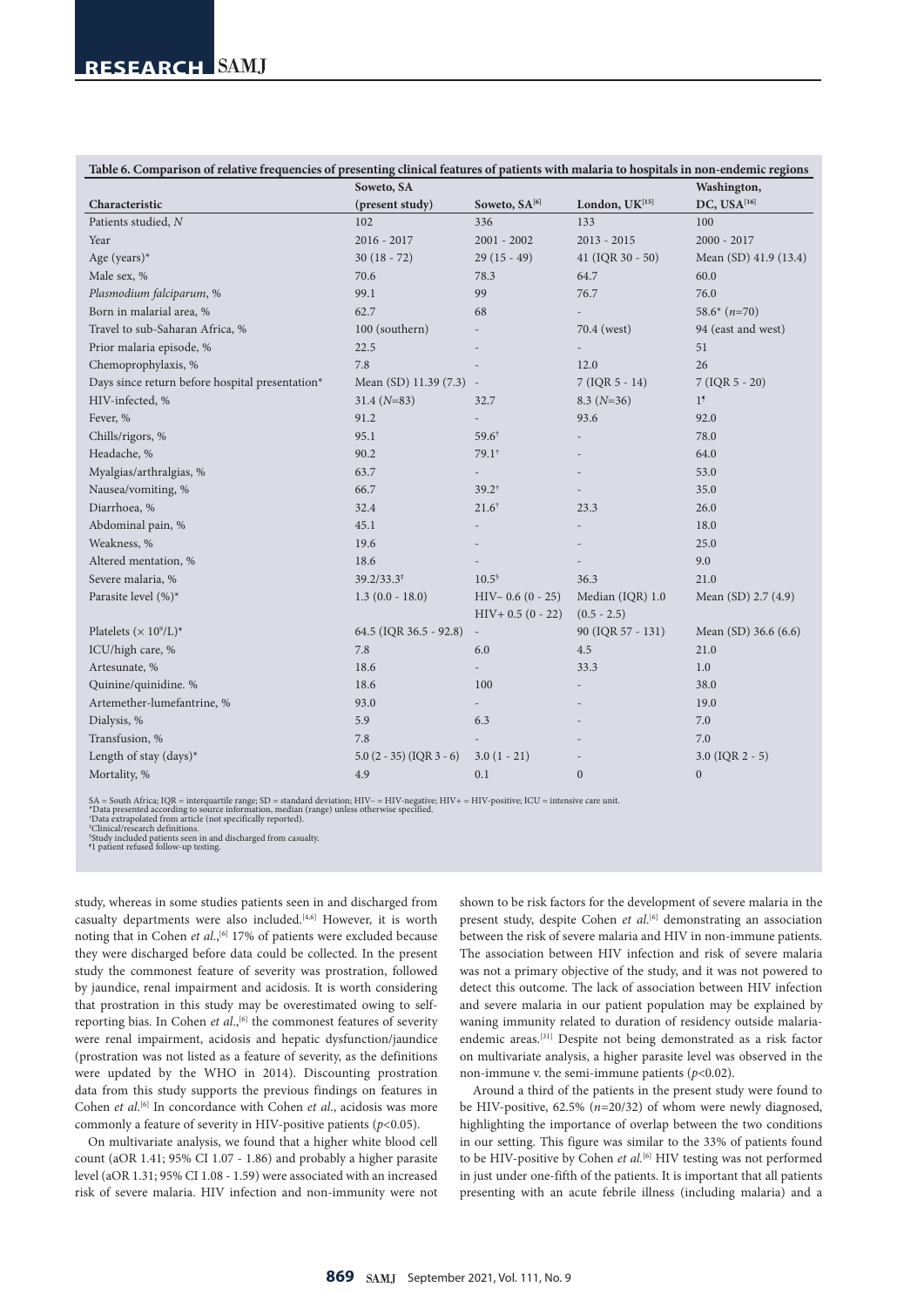travel history be offered voluntary counselling and testing. Severe malaria appeared more frequent in the non-immune group compared with the semi-immune group, but the *p*-value was not statistically significant ( $p=0.089$ ). Comparison of the HIV-positive and negative groups demonstrated that in our sample, HIV-positive patients with malaria were more likely to present with acidosis as a feature of severity  $(p<0.05)$ , were more likely to have a more prolonged hospital stay (median 6 v. 4 days; *p*=0.003) and were more likely to require haemodialysis (p=0.007). Data have shown that malaria infections increase as a result of falling CD4 counts,<sup>[24]</sup> but in our sample there was no significant difference in CD4 count between immune and semi-immune patients with HIV co-infection (*p*=0.232). The vast majority of patients were asymptomatic for HIV infection, in keeping with Cohen et al.<sup>[6]</sup>

Despite evidence of a mortality benefit as well as an improved safety profile (reduced risk of hypoglycaemia and QT prolongation) with the use of artesunate compared with quinine for the management of severe malaria, only 17/40 (42.5%) of our patients with severe malaria received artesunate-based regimens.[17,18,32] Mortality in the group of patients who received artesunate was significantly higher than in the non-artesunate group  $(p=0.009)$ . This higher mortality is probably because, while artesunate was available at CHBAH through section 21 application during the study period, it seems to have been used more frequently in the subset of patients with severe malaria who were more ill, required admission to high care or the ICU and had a higher baseline risk of mortality, rather than indicating that artesunate use was causal in the higher mortality rate. This higher use of artesunate in the ICU and high care is probably protocol driven and may be related to the amount of work involved in section 21 application after hours and in busy general wards. Despite the limited use of artesunate in all patients with severe malaria, it appears from the data that clinician-driven clinical decisions to treat some cases of severe malaria with quinine-based regimens did not appear to result in adverse outcomes in this group of patients. Artesunate was not available when the earlier studies were conducted in Gauteng.<sup>[6,7]</sup> It appears from the data that the use of artemether-lumefantrine in both uncomplicated malaria and after initial treatment in complicated malaria has been admirably adopted, as >95% of patients received this antimalarial.

Only one previous study looked at the number of patients in Gauteng presenting with malaria who had taken malaria prophylaxis. Dube *et al*. [7] reported that 4 patients (2%) had taken some form of malaria prophylaxis. The number of patients who had taken malaria prophylaxis in the present study was low despite many of them having had previous episode/s of malaria, similar to reports from centres elsewhere in the world (Table 6).<sup>[15,16]</sup> The SA National Department of Health has provided extensive guidelines on malaria prophylaxis, updated as recently as January 2019.<sup>[19]</sup> Unfortunately the public healthcare sector in SA does not offer malaria prophylaxis to travellers as part of the current extended drug list.<sup>[20]</sup>

The case fatality rate in the present study can be said to be 3.9% (*n*=4). All these patients died in the ICU and received treatment with artesunate. The case fatality rate was nearly four times the national average and twice the rate reported in previous studies in Gauteng tertiary facilities  $(1 - 2\%)$ , <sup>[6,7]</sup> but was similar to a larger study in Gauteng where the case fatality rate was 4%.[4] The mortality rate far exceeded those in the studies conducted in Washington, DC, and London.<sup>[15,16]</sup> This increased mortality rate may be due to delayed presentation related to healthcare access disparities. The time from return to presentation was >4 days greater in our study population compared with Washington and London (Table 6).

#### **Study strengths and limitations**

Strengths of the study include the prospective design and the description of clinical characteristics that have not previously been extensively described, as well as comparison with international work. Limitations included the relatively short data collection period, which limited sample size and prevented our reaching the target sample size, and the study being conducted at a single-centre referral hospital in the public sector. There may have been lack of inclusion of a number of patients with very severe malaria who died shortly after admission, or of patients who were not referred or were discharged from casualty, inferring some degree of selection bias. Some of the comparative statistics had small sample sizes. Some patients were excluded owing to inability to consent because of language barriers, possibly resulting in exclusion bias. Some of the questionnaire relied on patient recall of symptomatology, which may have resulted in recall bias. There are possible confounders due to the overlap of variables assessed that may be affected by both HIV and malaria, such as renal dysfunction and anaemia. Another limitation was that not all data were available for analysis, such as HIV results, CD4 counts and HIV viral loads.

#### **Conclusions**

Malaria continues to pose a significant problem in southern Africa. CHBAH continues to manage many severe malaria cases shortly after the December festive season that are imported mainly from southern Mozambique and Limpopo Province. The presenting signs and symptoms in the present study were nonspecific and highlight the need for a high index of suspicion during peak malaria months. Many patients were HIV-positive and were newly diagnosed on admission. Despite its proven mortality benefit and improved safety profile, there appeared to be limited use of artesunate outside high-care and ICU environments, probably as a result of the section 21 application process. The case fatality rate was higher than previously reported and was possibly underestimated. The next step to eliminating malaria in SA requires a national multicentre study to better delineate the characteristics of ongoing malaria risk in the different healthcare areas and sectors of SA.

**Declaration.** The research for this study was done in partial fulfilment of the requirements for DJF's MMed (Internal Medicine) degree at the University of the Witwatersrand.

**Acknowledgements.** We thank the National Health Laboratory Service laboratory at CHBAH for assistance with identifying cases, and the nursing staff at CHBAH for assistance with translations.

**Author contributions.** DJF wrote the article. AK and CNM were DJF's MMed supervisors.

**Funding.** The University of the Witwatersrand provided funding for publication.

**Conflicts of interest.** None.

- 1. World Health Organization. World malaria report 2017. 29 November 2017. [https://www.who.int/](https://www.who.int/malaria/publications/world-malaria-report-2017/en/) [malaria/publications/world-malaria-report-2017/en/](https://www.who.int/malaria/publications/world-malaria-report-2017/en/) (accessed 9 December 2019).
- 2. Maharaj R, Raman J, Morris N, et al. Epidemiology of malaria in South Africa: From control to<br>elimination. S Afr Med J 2013;103(10):779-783. https://doi/10.7196/SAMJ.7441<br>3. Maharaj R, Morris N, Seocharan I, et al. The
- 2012;11:423.<https://doi.org/10.1186/1475-2875-11-423>
- 4. Weber IB, Baker L, Mnyaluza J, et al. The burden of imported malaria in Gauteng province. S Afr Med J 2010;100(5):300-303.
- 5. World Health Organization. World malaria report 2018. 19 November 2018. [https://www.who.int/](https://www.who.int/publications/i/item/9789241565653) ns/i/item/9789241565653 (accessed 11 December 2019).
- 6. Cohen C, Karstaedt A, Frean J, et al. Increased prevalence of severe malaria in HIV-infected adults in South Africa. Clin Infect Dis 2005;41(11):1631-1637. <https://doi.org/10.1086/498023>
- 7. Dube S, Ismail N, Hoosen AA. A retrospective review of malaria cases seen in a non-endemic area of South Africa. Travel Med Infect Dis 2008;6(5):296-300.<https://doi.org/10.1016/j.tmaid.2008.06.010>